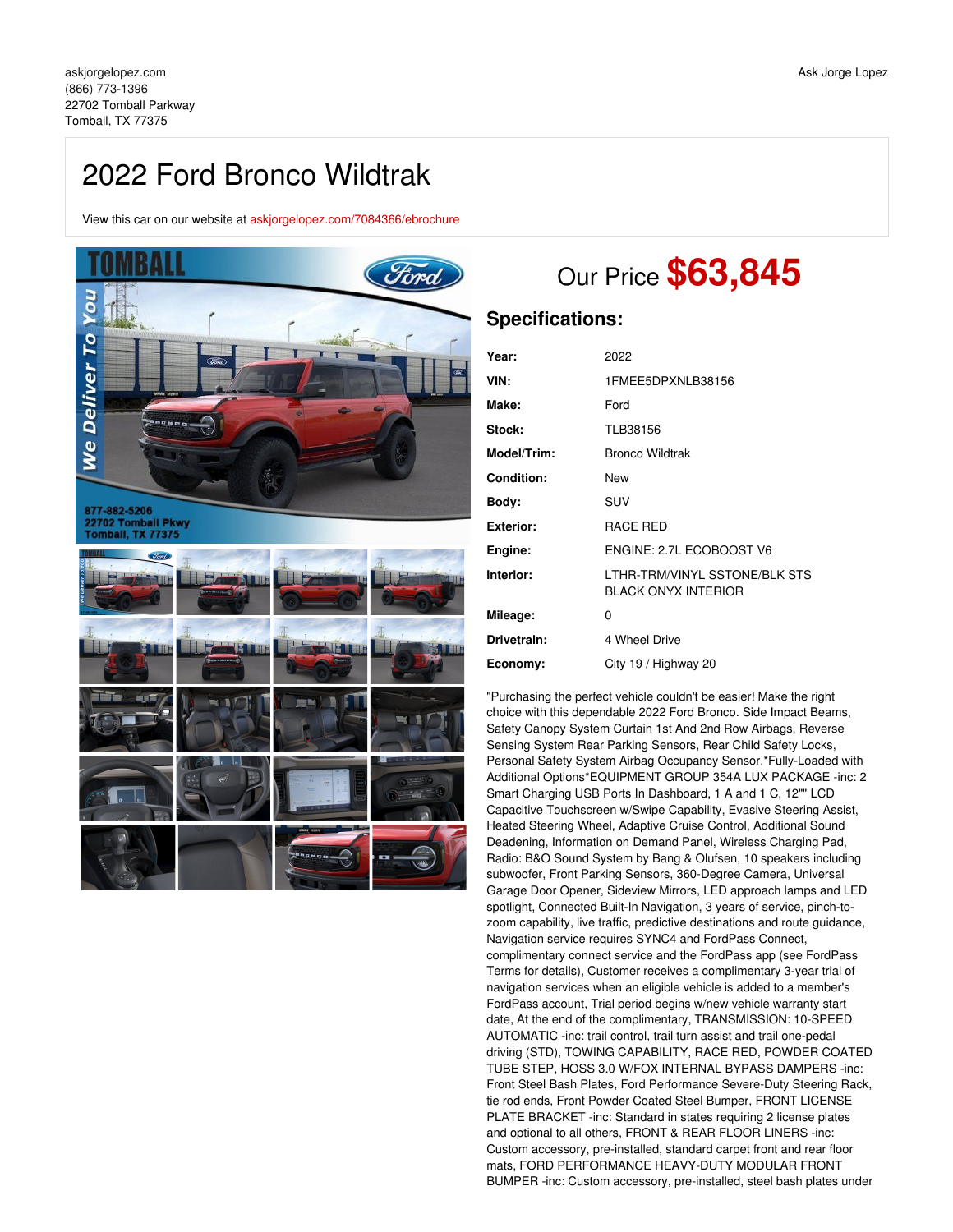front section of vehicle, Deletes standard LED fog lamps, EQUIPMENT GROUP 354A LUX PACKAGE -inc: 2 Smart Charging USB Ports In Dashboard, 1 A and 1 C, 12"" LCD Capacitive Touchscreen w/Swipe Capability, Evasive Steering Assist, Heated Steering Wheel, Adaptive Cruise Control, Additional Sound Deadening, Information on Demand Panel, Wireless Charging Pad, Radio: B&O Sound System by Bang & Olufsen, 10 speakers including subwoofer, Front Parking Sensors, 360- Degree Camera, Universal Garage Door Opener, Sideview Mirrors, LED approach lamps and LED spotlight, Connected Built-In Navigation, 3 years of service, pinch-to-zoom capability, live traffic, predictive destinations and route guidance, Navigation service requires SYNC4 and FordPass Connect, complimentary connect service and the FordPass app (see FordPass Terms for details), Customer receives a complimentary 3-year trial of navigation services when an eligible vehicle is added to a member's FordPass account, Trial period begins w/new vehicle warranty start date, At the end of the complimentary.\* Stop By Today \*Stop by Tomball Ford located at 22702 Tomball Parkway, Tomball, TX 77375 for a quick visit and a great vehicle!"

BUMPER -inc: Custom accessory, pre-installed, steel bash plates under

#### 2022 Ford Bronco Wildtrak

Ask Jorge Lopez - (866) 773-1396 - View this car on our website at[askjorgelopez.com/7084366/ebrochure](https://askjorgelopez.com/vehicle/7084366/2022-ford-bronco-wildtrak-tomball-tx-77375/7084366/ebrochure)



2022 Ford Bronco Wildtrak

Ask Jorge Lopez - (866) 773-1396 - View this car on our website at[askjorgelopez.com/7084366/ebrochure](https://askjorgelopez.com/vehicle/7084366/2022-ford-bronco-wildtrak-tomball-tx-77375/7084366/ebrochure)

## **Installed Options**

#### **Interior**

- Driver Seat- Passenger Seat
- 60-40 Folding Split-Bench Front Facing Manual Reclining Fold Forward Seatback Cloth Rear Seat
- Manual Tilt/Telescoping Steering Column
- Gauges -inc: Speedometer, Odometer, Voltmeter, Engine Coolant Temp, Tachometer, Inclinometer, Trip Odometer and Trip Computer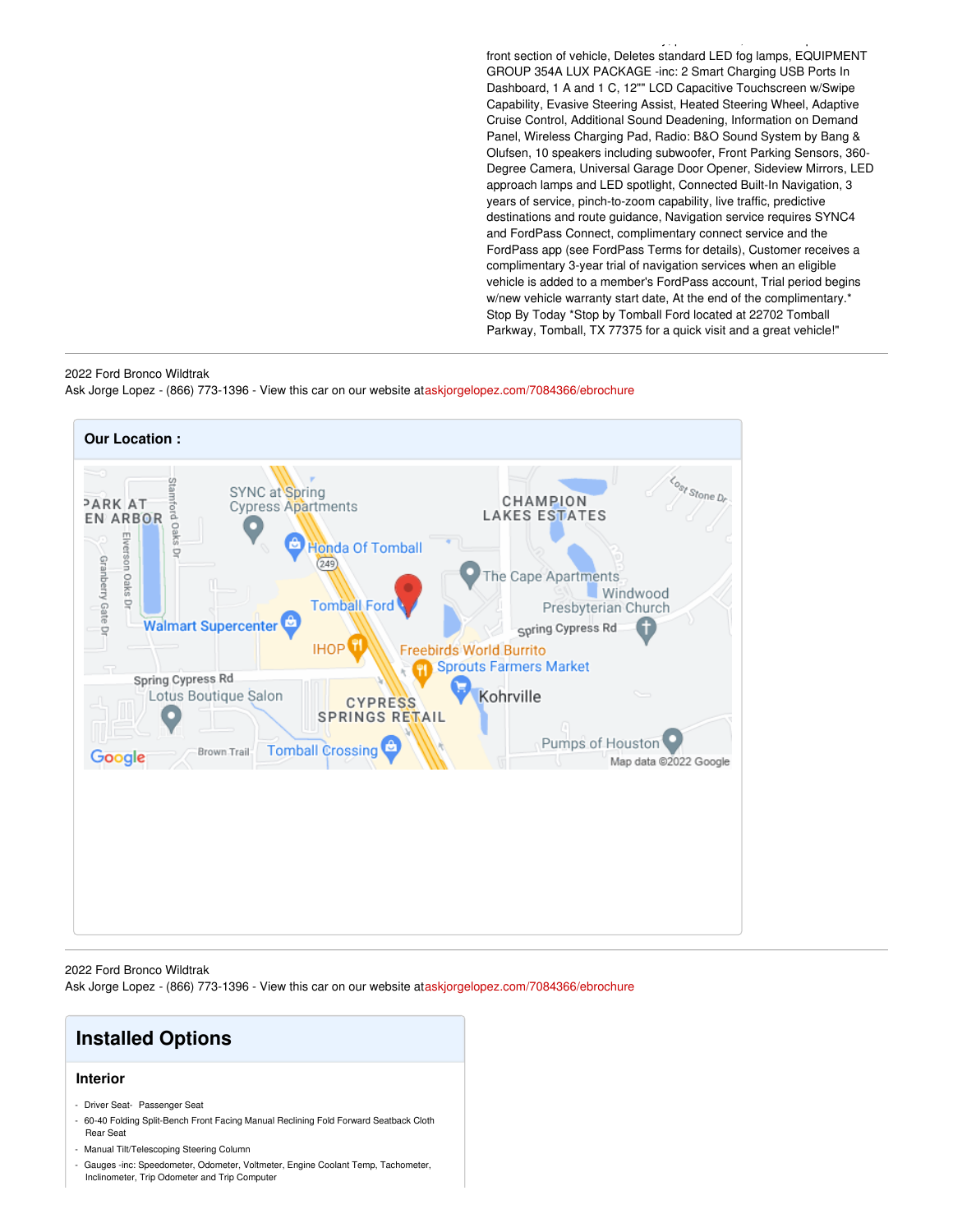- Power Rear Windows and Removable 3rd Row Windows
- Leather/Metal-Look Steering Wheel- Front Cupholder- Rear Cupholder- Compass
- Remote Keyless Entry w/Integrated Key Transmitter, Illuminated Entry, Illuminated Ignition Switch and Panic Button
- Proximity Key For Doors And Push Button Start
- Cruise Control w/Steering Wheel Controls- HVAC -inc: Underseat Ducts
- Dual Zone Front Automatic Air Conditioning- Locking Glove Box- Driver Foot Rest
- Leather/Metal-Look Gear Shifter Material
- Interior Trim -inc: Metal-Look Door Panel Insert and Metal-Look Interior Accents
- Heated Cloth Bucket Seats -inc: 6-way manual driver and passenger including fore/aft, up/down and recline
- Day-Night Auto-Dimming Rearview Mirror
- Driver And Passenger Visor Vanity Mirrors w/Driver And Passenger Illumination, Driver And Passenger Auxiliary Mirror
- Full Floor Console w/Locking Storage, Mini Overhead Console and 3 12V DC Power **Outlets**
- Front Map Lights- Fade-To-Off Interior Lighting- Carpet Floor Trim
- Full Carpet Floor Covering -inc: Carpet Front And Rear Floor Mats Cargo Space Lights
- Smart Device Remote Engine Start- Tracker System
- FOB Controls -inc: Remote Engine Start
- Connected Navigation -inc: 90-day trial, pinch-to-zoom capability, live traffic, predictive destinations and route guidance and 1 box search, Navigation services require SYNC4 and FordPass Connect, complimentary connect service and the FordPass app (see FordPass terms for details), Customer receives a complimentary 90-day trial of navigation services when an eligible vehicle is added to a member's FordPass account, Trial period begins on the new vehicle warranty start date, At the end of the complimentary period, navigation service will terminate, Connected service and features depend on compatible AT&T network availability, Evolving technology/cellular networks/vehicle capability may limit functionality and prevent operation of connected features, FordPass App, compatible w/select smartphone platforms, is available via a download, Message and data rates may apply
- Dashboard Storage, Driver / Passenger And Rear Door Bins and 2nd Row Underseat Storage
- Power 1st Row Windows w/Driver And Passenger 1-Touch Up/Down
- Delayed Accessory Power- Power Door Locks w/Autolock Feature- Systems Monitor
- Redundant Digital Speedometer- Trip Computer- Outside Temp Gauge
- Digital/Analog Appearance- Seats w/Cloth Back Material
- Manual Adjustable Front Head Restraints and Foldable Rear Head Restraints
- Front Center Armrest- 2 Seatback Storage Pockets- Perimeter Alarm
- Engine Immobilizer- Air Filtration- 3 12V DC Power Outlets

#### **Exterior**

- Wheels: 17" Black High Gloss-Painted Aluminum -inc: black beauty ring and beadlock capable wheels
- Tires: LT315/70R17 Mud-Terrain -inc: full size spare tire w/TPMS- Aluminum Spare Wheel
- Spare Tire Mounted Outside Rear- Clearcoat Paint w/Decal
- Removable Manual Fixed Composite 2nd Row Sunroof
- Black Front Bumper w/2 Tow Hooks- Black Rear Step Bumper w/1 Tow Hook
- Black Fender Flares- Black Side Windows Trim- Black Door Handles
- Black Power Heated Side Mirrors w/Convex Spotter and Manual Folding
- Removable Rear Window- Variable Intermittent Wipers- Deep Tinted Glass
- Fully Galvanized Steel Panels- Black Grille
- Manual Convertible Top w/Fixed Roll-Over Protection- Conventional Rear Cargo Access
- Tailgate/Rear Door Lock Included w/Power Door Locks
- Ford Co-Pilot360 Autolamp Auto On/Off Aero-Composite Led Low/High Beam Auto High-Beam Daytime Running Lights Preference Setting Headlamps w/Delay-Off - Headlights-Automatic Highbeams- Front Fog Lamps- LED Brakelights

#### **Safety**

- Driver Seat- Passenger Seat
- 60-40 Folding Split-Bench Front Facing Manual Reclining Fold Forward Seatback Cloth Rear Seat
- Manual Tilt/Telescoping Steering Column
- Gauges -inc: Speedometer, Odometer, Voltmeter, Engine Coolant Temp, Tachometer, Inclinometer, Trip Odometer and Trip Computer
- Power Rear Windows and Removable 3rd Row Windows
- Leather/Metal-Look Steering Wheel- Front Cupholder- Rear Cupholder- Compass
- Remote Keyless Entry w/Integrated Key Transmitter, Illuminated Entry, Illuminated Ignition Switch and Panic Button
- Proximity Key For Doors And Push Button Start
- Cruise Control w/Steering Wheel Controls- HVAC -inc: Underseat Ducts
- Dual Zone Front Automatic Air Conditioning- Locking Glove Box- Driver Foot Rest
- Leather/Metal-Look Gear Shifter Material
- Interior Trim -inc: Metal-Look Door Panel Insert and Metal-Look Interior Accents
- Heated Cloth Bucket Seats -inc: 6-wav manual driver and passenger including fore/aft.